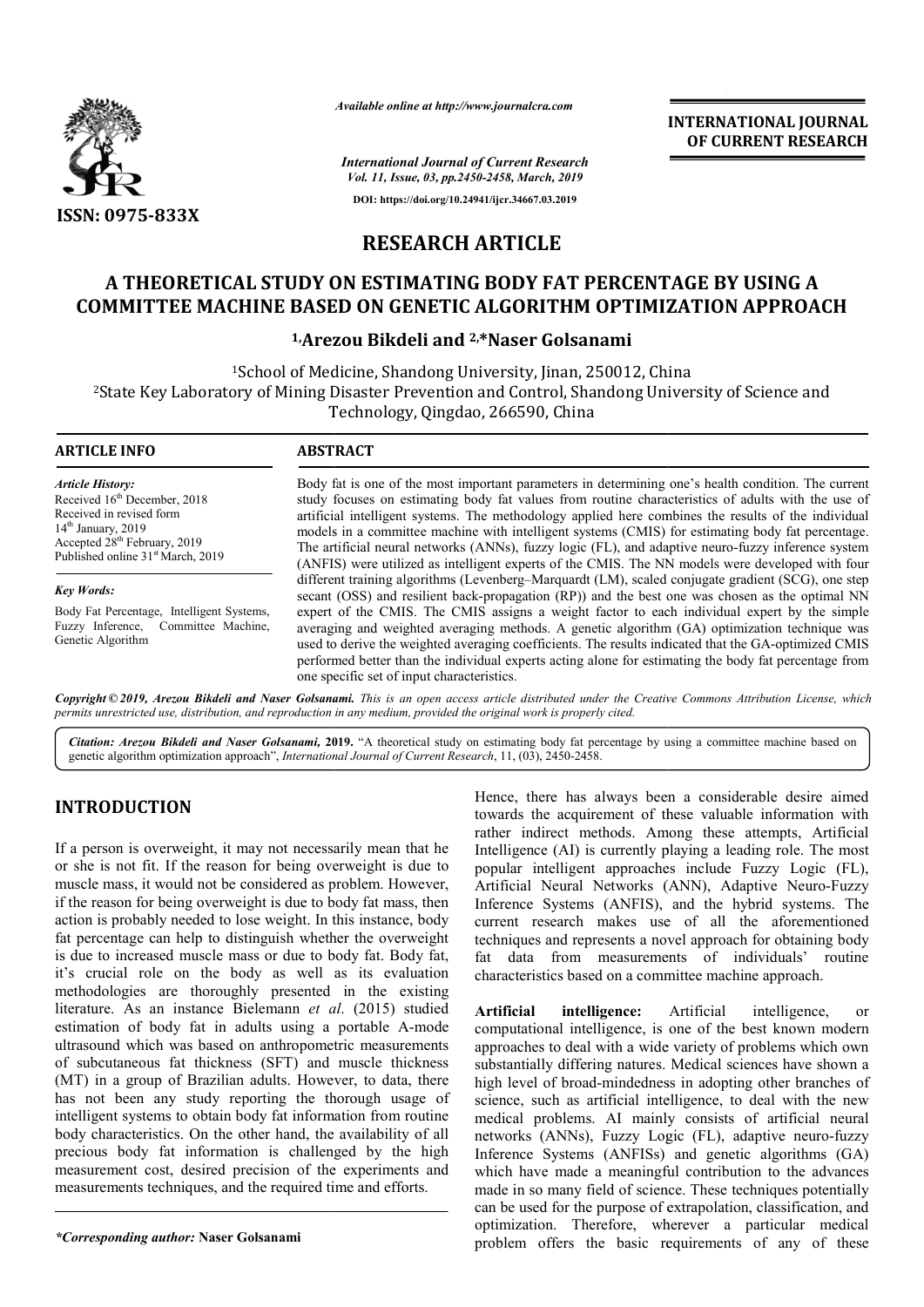techniques, that technique would be considered as a possible method of solving that problem. It's worth mentioning that artificial intelligence may not be an ideal choice in solving many medical problems, but it is a valuable approach that can satisfyingly solve the problem where the conventional methods fail to do so.

**Artificial neural networks:** Artificial neural networks are the simple mathematical formulation of the super-fast and overcomplicated learning process which occurs in human brain. Mainly divided into the categories of supervised and unsupervised learning, these networks provide the rapid solution in many kinds of disciplines including function fitting, clustering, and pattern recognition problems (Golsanami *et al*., 2014, 2015). A human information processing system is composed of neurons switching at speeds about a million times slower than logical computer gates (Vemuri and V., 1988). Neural networks can be programmed to train, store, recognize, and associatively retrieve patterns or database entries; to solve combinatorial optimization problems; to filter noise from measurement data; and to control ill-defined problems. In summary, they estimate sampled functions when the form of the functions is not known (Kosko, 1992). In case of the artificial neural networks, the structure of the network plays the most significant role in the learning process of the network. This structures is composed of parallel processing elements called neurons (MATLAB, 2011) and their weighted input and output parameters. However, the knowledge of in an artificial neural network is not stored in a single neuron but inside all the neuron and their meaningful (weighted) connections with the neighboring neurons (Caudill, 1987). Even though the current study adopted the function fitting capability of neural networks, clustering and pattern recognition are also two powerful tools in dealing with many medical problems. Pattern recognition has got three major subdivisions which include the appropriate description of physical or conceptual objects in terms of representation space; the specification of an interpretation space; and the mapping process from the representation space into the interpretation space (Pao, 1989).

**Fuzzy logic:** Theory of fuzzy sets and following fuzzy logic was introduced by (Zadeh, 1965). While crisp logic takes only one of the 0 or 1states, i.e. a member would or would not belong to a particular class, fuzzy logic defines an infinite number of states in the range of [0-1]. This is possible through the membership functions that define how much a particular parameter belongs to a particular group. Fuzzy if-then rules make use of human knowledge and experience to behave in a manner similar to a human controller (Tanaka, 1997). Fuzzy logicis a perfect choice for solving problems associated with vagueness and uncertainty. While statistical methods try to minimize and even ignore this error, FLextracts useful information from this error and uses it as a powerful parameter for increasing the accuracy of the predictions. A fuzzy inference system (FIS) is the process of formulating from a given input space to an output space using fuzzy logic (*Fuzzy Logic ToolboxTM User's Guide*, 2011). Mamdanitype and Takagi-Sugenotype FISs are two famous types of fuzzy inference systems. Sugeno-type FIS that uses subtractive clustering in the fuzzy inference engine was employed in this study. For this kind of FIS, the output membership functions are linear or constant. The subtractive clustering is an effective, robust and quick approach to estimate the number of fuzzy clusters and cluster centers (Al-Jarrah and Halawani, 2001).

**Adaptive neuro-fuzzy inference system:** While neural networks deal with implicit knowledge, fuzzy logic deals with explicit knowledge. ANFIS (Adaptive Neuro-Fuzzy Inference System or Adaptive Network-Based Inference System) is a hybrid systems which combines the benefits of both abovementioned techniques. In other words, ANFIS is a neural networks based on Sugeno-type fuzzy inference system. An adaptive network is a multilayer feed forward network in which each node performs a particular function on incoming signals as well as a set of parameters pertaining to this node. It's worth noting that while in neural networks the links from each neuron to the next one are weighted connections, the links in an adaptive network only indicate the flow direction of signals between nodes and no weights are associated with the links (Jang, 1993). In an adaptive FIS, the parameters of the membership functions are adjusted using a back propagation feed forward neural network. ANFIS tunes the membership function parameters in a way that the given inputoutput data would be tracked in the finest possible way. This is because these parameters are chosen so as to tailor the membership functions to the input/output data in order to account for the types of variations in the data values (*Fuzzy Logic ToolboxTM User's Guide*, 2011).

**Committee machine:** In committee machines, an ensemble of estimators (also called as experts), consisting typically of neural networks or decision trees, is generated by means of a learning process and the prediction of the committee for a new input is generated in form of a combination of the predictions of the individual committee members (Hu and Hwang, 2001). When more than one intelligent agent is available to make a decision, we can form a committee of experts. By combining the different opinions of these experts, the committee approach can sometimes outperform any individual expert. This is because every expert inside the committee machine structure would be good at capturing one particular kind of information from the input data (Heath *et al*., 1996).

**Evolutionary computing and genetic algorithms:**  Evolutionary computing is the computational replication of the Darwinian evolutionary principles through a range of different algorithms like genetic algorithm (GA). The genetic algorithm introduced by (Holland, 1992) is a search and optimization technique that acts based on the principles of natural and genetics selection (Haupt *et al*., 2004). The algorithm begins with a predefined number of individuals called a population. These individuals are the estimates of the answer of the problem. The individuals are produced by genetic combination of a series of numerical arrays called chromosomes. After that, the fitness value of these individuals is computed and the genetic operator, i.e. mutation or crossover, is applied on those with better fitness values to combine them (as parents) and produce new generation (individuals) or children. Then these children are evaluated and the entire cycle repeats till the best possible solution is achieved.

**Theory and Methodology:** The present study aimed to estimate body fat percentage from other factors of human health using artificial intelligent systems. The employed procedure in this research consisted of three independent steps as explained in the workflow of Figure. These steps included input selection, model establishment and selection of the optimal model, and finally developing the committee machine by using the genetic algorithm optimization technique.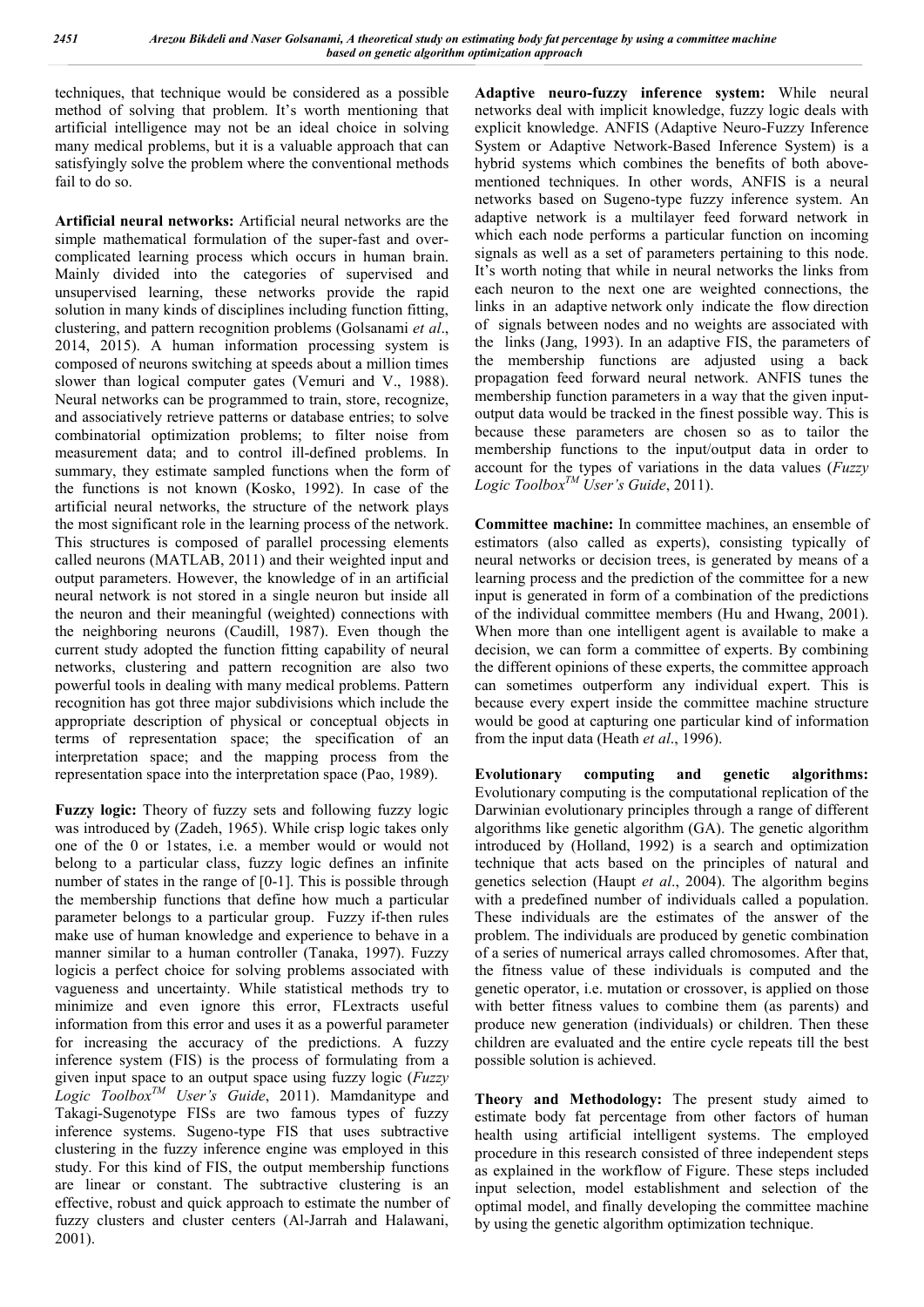

**Figure 1. The employed workflow for the present research study**

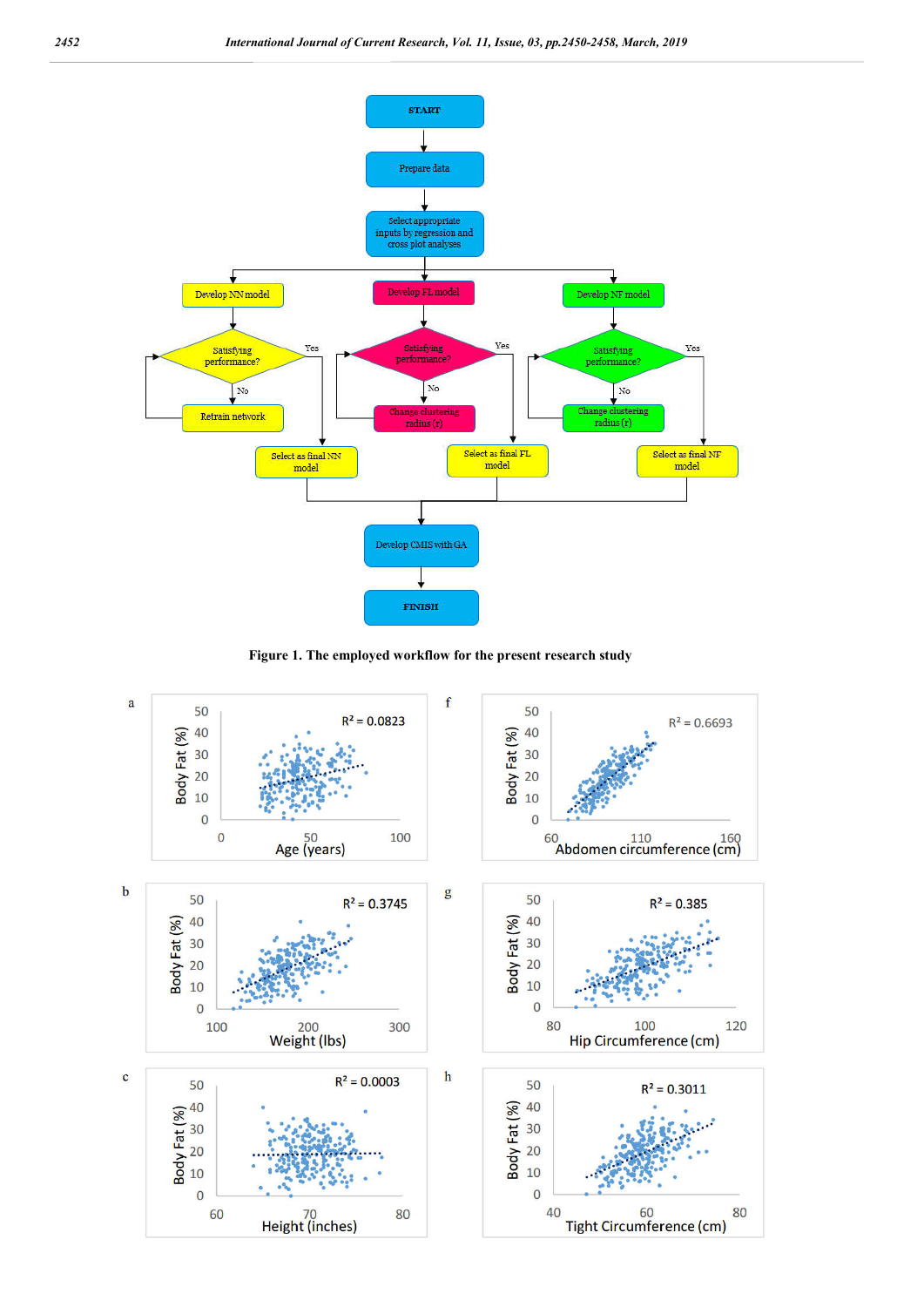

**Figure 2. Cross plots showing correlation coefficients between input parameters and body fat**



**Figure 3. Age distribution frequency of the participants**



**Figure 4. Internal structure of the developed three-layer back propagation neural networks**



**Figure 5. Correlation of the NN-estimated and measured body fat values**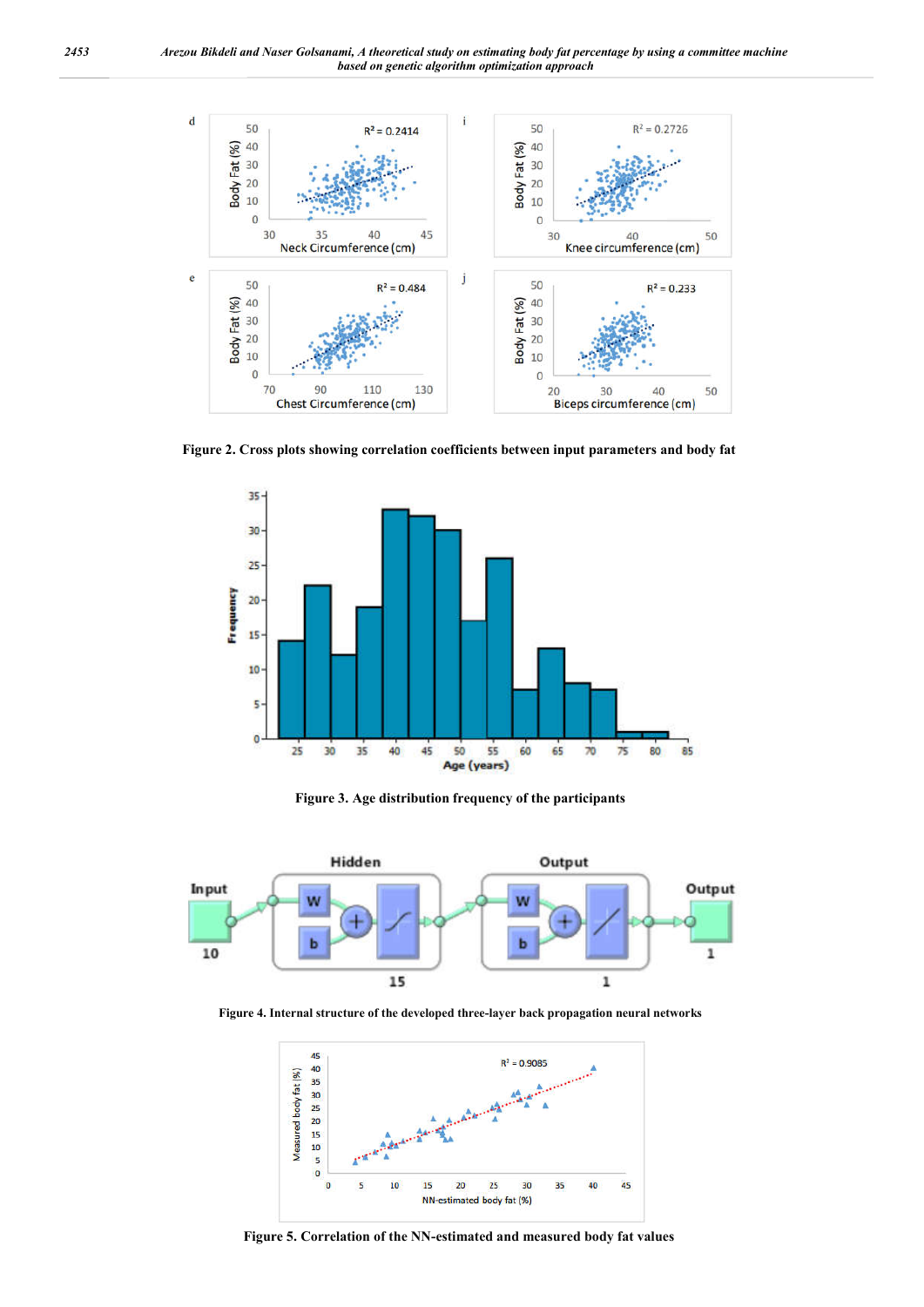

**Figure 6. Graphical description of neural network's performances in predicting body fat values**



**Figure 7. The Gaussian membership function of FIS for input variable "Hip Circumference"**



**Figure 8. Correlation of the FL-estimated and measured values of the body fat percentage**



**Figure 9. Graphical description of fuzzy logic model's performances in predicting body fat values**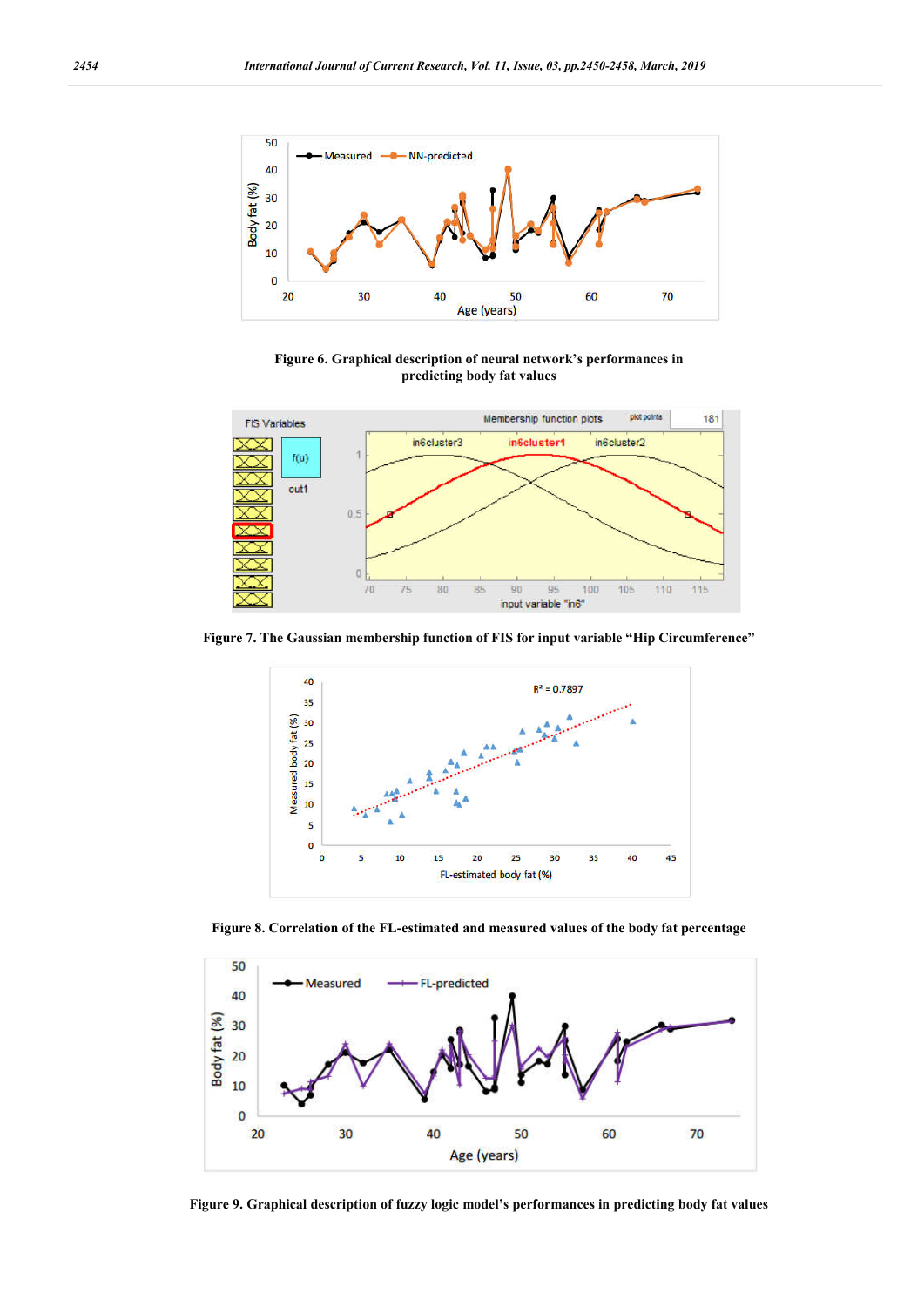

**Figure 10. Correlation between the NF-estimated and measured body fat values**



**Figure 11. Graphical description of ANFIS model's performances in predicting body fat values**



**Figure 12. correlation between the NF-estimated and measured body fat values**



**Figure 13.Graphical comparisons of different models' performances in predicting body fat values**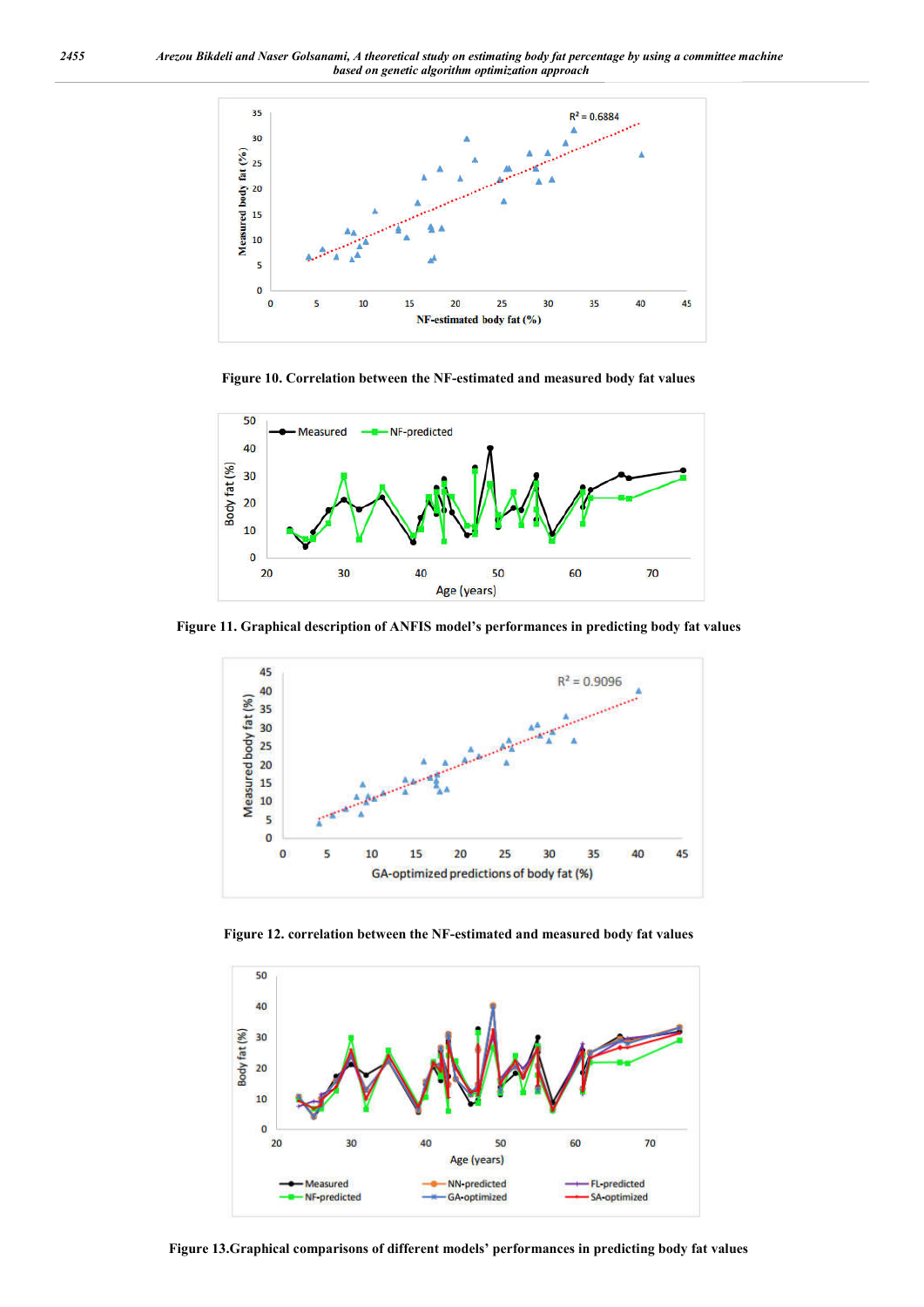**Table 1: Performance of different neural network models in estimating body fat from inputs values**

| Training<br>Algorithm | Correlation<br>Coefficient $(R^2)$ | Performance<br>(RMSE) |
|-----------------------|------------------------------------|-----------------------|
| LM                    | 0.9085                             | 2.6612                |
| RP                    | 08535                              | 3.3136                |
| <b>SCG</b>            | 0.8782                             | 3.1783                |
| OSS                   | 0.8917                             | 2.9301                |

**Table 2. Performance of different fuzzy logic models in estimating body fat from inputs values**

| Clustering Radius (r) | Performance (RMSE) | Correlation Coefficient $(R^2)$ |
|-----------------------|--------------------|---------------------------------|
| 0.1                   | 6.9220             | 0.4374                          |
| 0.2                   | 6.1674             | 0.5240                          |
| 0.3                   | 6.8456             | 0.4884                          |
| 0.4                   | 20.170             | 0.2626                          |
| 0.5                   | 11.246             | 0.1580                          |
| 0.6                   | 6.7001             | 0.4855                          |
| 0.7                   | 5.1725             | 0.6732                          |
| 0.8                   | 4.2271             | 0.7735                          |
| 0.9                   | 4.0501             | 0.7897                          |
|                       | 4.1235             | 0.7827                          |

Selecting suitable input characteristics: As mentioned above, the first step was selecting the suitable input data. These input parameters were selected from among 13 different attributes based on cross plot and regression analyses. According to our analyses, 10 parameters namely, Age (years), Weight (lbs), Height (inches), Neck circumference (cm), Chest circumference (cm), Abdomen circumference (cm), Hip circumference (cm), Thigh circumference (cm), Knee circumference (cm), and Biceps circumference (cm) showed stronger linear relationships with body fat percentage values and were selected as the final input data of the intelligent models. The linear relationships between these input data and target values are illustrated in Figure 2.

The stronger this relationship is, the more accurate predictions would be achieved. It should be mentioned that regarding intelligent estimators, establishing a robust model capable of making correct predictions requires inputting noise-free data. This is based on account of the fact that even a single noisy input argument disturbs the initial fuzzy rules or the entire weight matrix of the neural networks. At this step, after processing data and removing outliers, 243 data were remained which were used for training, validating and testing the performance of the intelligent models. Figure 3 shows the distribution frequency of the participants' age. 250 measurement, representing differing characteristics of the same number of participants in the test process, originally existed. After processing data and removing outliers, 243 data were remained which were used for training, validating and testing the performance of the intelligent models.

#### **Establishing intelligent models**

**Neural network models:** The second step of the research was developing the desired intelligent models which included neural networks, fuzzy logic models and ANFIS models. With regard to the neural networks, the models were trained using four different training algorithms namely, Leven berg-Marquardt (Dong *et al*., 2018; Golsanami *et al*., 2019; Sun *et al*., 2016; Yan *et al*., 2017), Resilient Back-Propagation (Riedmiller and Braun, 1993), Scaled Conjugate Gradient (Møller, 1993) and One Step Secant (Battiti, 1992).

The reason for selecting a number of algorithms instead of a single algorithms was to guarantee obtaining the best potential models rather than trying the usually used LM algorithm. The neural networks used in this study consisted of one hidden layer with respectively TANSIG and PURELIN transfer functions in the hidden and output layers. The hidden layer consisted of 15 neurons. About 65% of the total training data pairs (equal to 158 individuals) were used for training the networks and 20% (equal to 48 individuals) were used to validate them. Finally, the remaining 15 % data points (equal to 36 individuals) that were selected randomly from among all individuals were used to test the models and measure their reliability. The results of neural network models for the body fat are presented in the coming sections. Figure 4 shows the topology of the employed neural networks. After all, the best performing NN algorithm and model was chosen as the final NN model for estimating the body fat values. The performance of the neural network models and the correlations between measured and estimated body fat values are presented in Table 1. Figure 5 and Figure 6represent the correlation values between body fat values estimated by neural network models and those measured through practical experience.

**Fuzzy models:** For the fuzzy models, 10 Sugeno-type FIS structures with clustering radius(r) of  $[0.1-1]$  (with the equal stepsize of 0.1) were developed. For the FIS structures, the membership functions (MFs), their parameters and fuzzy ''ifthen'' rules were all determined by the subtractive clustering method which traces the input-target trend of variations in a trustable way. Clustering radius was the major factor controlling the number of clusters, fuzzy rules and accuracy of the fuzzy models. Like the previous case, 206 subjects were used for training purpose and 36 subjects were employed for testing the accuracy of the models. The employed FIS structures consisted of 3 rules acting on a Gaussian type of membership function for each input parameters. Figure 7 shows an example of the membership functions for the sixth input parameter namely Hip circumference. Table 2represents the performance of the fuzzy logic models and the correlations between measured and estimated body fat values. Figure 8andFigure 9show the coincidence between measured and estimated values of the body fat percentage. Finally the best FL model, i.e. the one having the best correllation the smallest error was selected as the final FL model to estimate body fat values from other characteristics.

**Neuro-fuzzy models:** The developed ANFIS structures were similar to the FL structures with clustering radius changing in the range of [0-1] with the step size of 0.1. However, herein, the parameters of the membership functions were adapted by a back propagation neural network. %50 of the training data, that is information of 103 subjects, were used to train the models and the other %50 was simultaneously used as the checking data to correctly guide the algorithm through modeling process. The appropriate stepsize values and number of training epochs for NF models were obtained using the trial and error approach. The ANFIS models were trained using back propagation neural network and least squares error algorithm. For all NF models, the number of training epochs was set to 10. Among all models, the one with the best performance was selected as the final NF model for predicting body fat values which was achieved for r=0.9. For all NF models the error tolerance was set to 0.1 and MSE (mean squared error) was adopted as the performance criterion. The parameters of the input membership functions of NF models are shown in Table 3.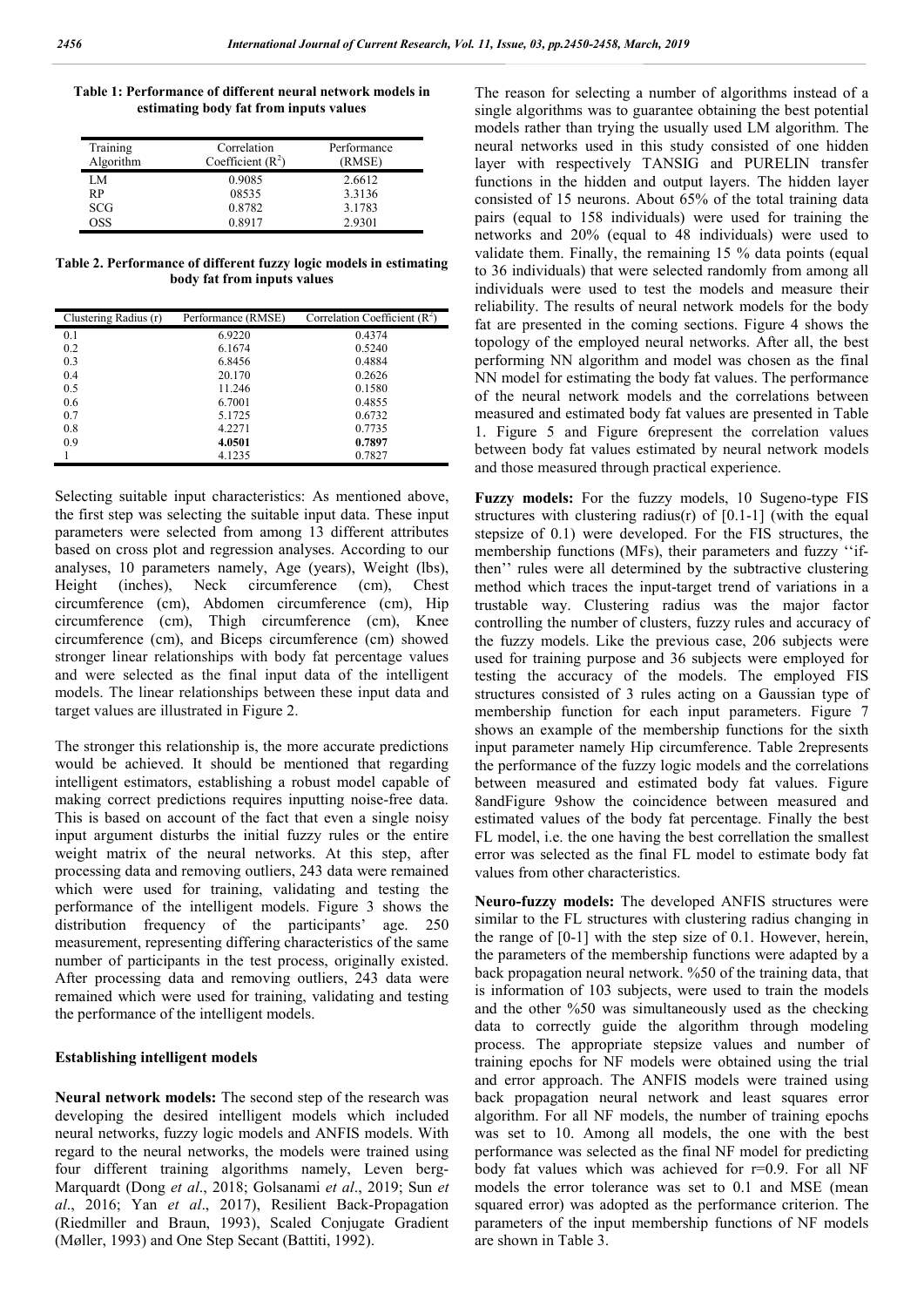**Table 3. Parameters of the input membership functions for predicting body fat by NF models**

| Characteristic                  | No. of MFs | $\sigma$ | $\mu$ |
|---------------------------------|------------|----------|-------|
| Age (years)                     | mf1        | 20.86    | 40    |
|                                 | mf2        | 20.86    | 41    |
|                                 | mf3        | 20.86    | 49    |
| Height (inches)                 | mf1        | 4.243    | 69.5  |
|                                 | mf2        | 4.243    | 71.5  |
|                                 | mf3        | 4.243    | 68    |
| Weight (lbs)                    | mf1        | 45.52    | 173.3 |
|                                 | mf2        | 45.52    | 212   |
|                                 | mf3        | 45.52    | 140.5 |
| Neck circumference (cm)         | mf1        | 3.924    | 36.5  |
|                                 | mf2        | 3.924    | 41.5  |
|                                 | mf3        | 3.924    | 35.8  |
| Chest circumference (cm)        | mf1        | 14.96    | 99.5  |
|                                 | mf2        | 14.96    | 106.6 |
|                                 | mf3        | 14.96    | 91.2  |
| Abdomen 2 circumference (cm)    | mf1        | 17.18    | 93    |
|                                 | mf2        | 17.18    | 104.3 |
|                                 | mf3        | 17.18    | 79.4  |
| Hip circumference (cm)          | mf1        | 11       | 99.3  |
|                                 | mf2        | 11       | 106   |
|                                 | mf3        | 11       | 89    |
| Thigh circumference (cm)        | mf1        | 9.62     | 60.47 |
|                                 | mf2        | 9.62     | 65.07 |
|                                 | mf3        | 9.62     | 51.17 |
| Knee circumference (cm)         | mf1        | 4.596    | 38.2  |
|                                 | mf2        | 4.596    | 40.2  |
|                                 | mf3        | 4.596    | 35    |
| Biceps (extended) circumference | mf1        | 5.056    | 32    |
| (cm)                            | mf2        | 5.056    | 35.8  |
|                                 | mf3        | 5.056    | 30.9  |

**Table 4. Performance of different Neuro-fuzzy models in estimating body fat from inputs values**

| Clustering Radius (r) | Performance<br>(RMSE) | Correlation<br>Coefficient $(R^2)$ |
|-----------------------|-----------------------|------------------------------------|
| 0.1                   | 16.1095               | 0.0804                             |
| 0.2                   | 14.1346               | 0.1753                             |
| 0.3                   | 27.6893               | 0.0730                             |
| 0.4                   | 8.9345                | 0.5428                             |
| 0.5                   | 63.3037               | 0.0184                             |
| 0.6                   | 11.4381               | 0.1383                             |
| 0.7                   | 9.1701                | 0.3412                             |
| 0.8                   | 5.3112                | 0.6919                             |
| 0.9                   | 5.2815                | 0.6884                             |
|                       | 5.4075                | 0.6739                             |

**Table 3. Performance of different intelligent models for estimating body fat values**

| Intelligent System    | <b>RMSE</b> | $\mathbf{P}^2$ |
|-----------------------|-------------|----------------|
| NΝ                    | 2.6612      | 0.9085         |
| FL.                   | 4.0501      | 0.7897         |
| NF                    | 5.2815      | 0.6884         |
| GA Optimized CMIS     | 2.6421      | 0.9096         |
| Simple Averaging CMIS | 3.4993      | 0.8492         |

Table 4represents the relationship between the developed NF models and actually measured body fat values. Figure 10and Figure 11 depict the precision of the developed ANIFS models.

**CMIS models:** The final optimal models of FL, NF and NN for body fat percentage data were combined in a committee machine with intelligent systems through two different approaches. In the first approach, the equal weigh factors were assigned to each CMIS expert. In this method which is also renowned as the simple averaging method, all experts have equal contribution in estimation of the overall output. The final results of this approach were not satisfactory in comparison to the weighted averaging method.

In the second approach, the genetic algorithm optimization technique was employed to obtain a better combination of the individual experts. The optimized weight values led to the acceptable results and the developed CMIS led to a better performance in comparison to the individual experts acting alone. For the genetic algorithm model, the initial population size was set to 50. The next generation was produced with a crossover fraction of 0.8 and elite count of 2.5. The objective function that should have been optimized with GA was defined as:

$$
MSE = \frac{1}{n} \sum_{i=1}^{n} (w_1 \times FL_i + w_2 \times NF_i + w_3 \times NN_i - T_i)^2
$$

This function shows MSE of the CMIS prediction where *w1*,  $w_2$ and  $w_3$ are the weight factors corresponding to the NN, FL, and NF predictions respectively. *Ti*is the target value (measured body fat percentage) and *n* is the number of training data which was equal to 36 in this research. A comparison of the performance of the different intelligent models is illustrated in Table 5. Graphical comparisons between the measured and estimated body fat percentage values are also depicted in Figure 12and Figure 13.

### **DISCUSSION**

In the present study, the researchers tried to establish a new method in estimating one of the most important characteristics of human health called "Body Fat Percentage". The introduced method included application of such artificial intelligent algorithms as NNs, FISs, and ANFISs. According to our obtained results, regarding the neural networks, all of the four employed algorithms proved trustworthy as the difference between the predictions coming from each of them was very subtle. This shows the high capability of neural network training algorithms. However, Levenberg-Marquardt algorithm still proved to yield the best results from both aspects of prediction error and correlation of the predicted and measured values. This is another proof of the high efficiency of this algorithm. When coupled with its reasonable memory usage and higher speed, it would be considered as an optimal choice in many different applications. However, OSS algorithm stood in the second rank of performance excellence and acted better than two other algorithms namely, RP and SCG.

The performance of these two algorithms were almost the same. With regard to the fuzzy logic models, the best model was obtained for the clustering radius of 0.9 where the prediction error and correlation of measured and predicted values were much better than those for very small clustering radiuses. In the case of this study, the fuzzy models led to very close results for clustering radiuses of  $r \ge 0.8$  where all these three models showed an acceptable performance and fairly good correlation. It is worth mentioning that for  $r=0.1-0.5$ , the correlations fell in the same range but the performances were of major differences. With respect to neuro-fuzzy models, like in case of the fuzzy models, the smallest difference between measured and predicted values as well as the best correlation was observed for  $r=0.9$ . Again, for  $r=0.8$ , 0.9, and 1, the obtained results were almost the same which indicated that for the present subjects, wherever the fuzzy reasoning was involved, the larger clustering radius resulted in better predictions. For  $r=0.6$ , and 0.7 an acceptable performance was observed but there didn't exist a good correlation.